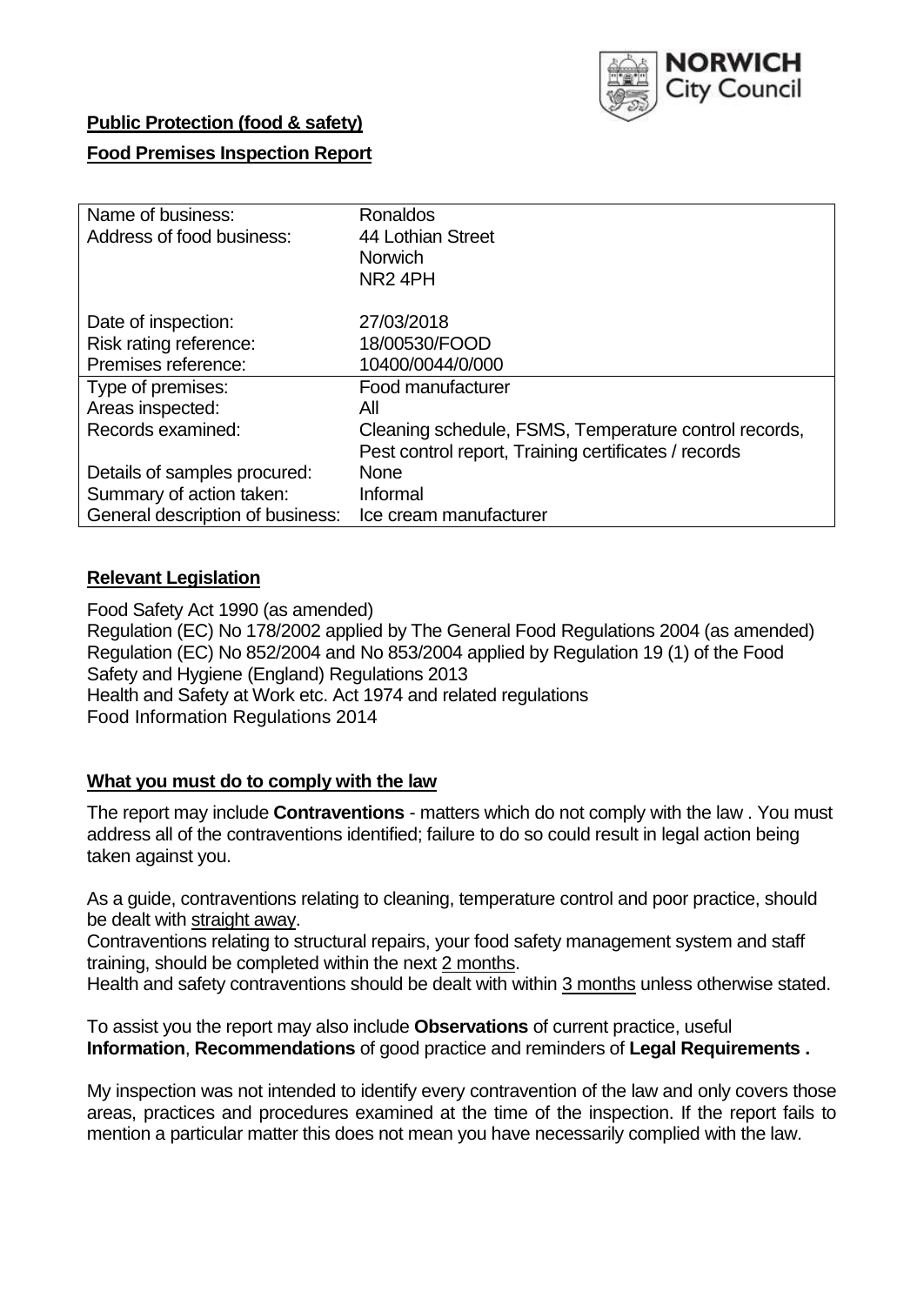# **FOOD SAFETY**

#### **How we calculate your Food Hygiene Rating:**

The food safety section has been divided into the three areas which you are scored against for the hygiene rating: 1. food hygiene and safety procedures, 2. structural requirements and 3. confidence in management/control procedures. Each section begins with a summary of what was observed and the score you have been given. Details of how these scores combine to produce your overall food hygiene rating are shown in the table.

| <b>Compliance Area</b>                     |          |    |    | <b>You Score</b> |                |    |           |    |      |  |  |
|--------------------------------------------|----------|----|----|------------------|----------------|----|-----------|----|------|--|--|
| Food Hygiene and Safety                    |          |    |    |                  | 5              | 10 | 15        | 20 | 25   |  |  |
| <b>Structure and Cleaning</b>              |          |    |    |                  | 5              | 10 | 15        | 20 | 25   |  |  |
| Confidence in management & control systems |          |    |    | $\bf{0}$         | 5              | 10 | 15        | 20 | 30   |  |  |
|                                            |          |    |    |                  |                |    |           |    |      |  |  |
| <b>Your Total score</b>                    | $0 - 15$ | 20 |    | $25 - 30$        | $35 - 40$      |    | $45 - 50$ |    | > 50 |  |  |
| <b>Your Worst score</b>                    | 5        | 10 | 10 |                  | 15             |    | 20        |    |      |  |  |
|                                            |          |    |    |                  |                |    |           |    |      |  |  |
| <b>Your Rating is</b>                      | 5        | 4  | 3  |                  | $\mathfrak{p}$ |    |           |    | 0    |  |  |

Your Food Hygiene Rating is 5 - a very good standard

# 000006

## **1. Food Hygiene and Safety**

Food hygiene standards are high. You demonstrated a very good standard of compliance with legal requirements. You have safe food handling practices and procedures and all the necessary control measures to prevent cross-contamination are in place. Some minor contraventions require your attention. **(Score 5)**

## Contamination risks

**Observation** Contamination risks were controlled

## Hand-washing

**Observation** Hand washing was managed well and wash-hand basins were well stocked with hand cleaning material.

#### Personal Hygiene

**Observation** I was pleased to see that standards of personal hygiene were high.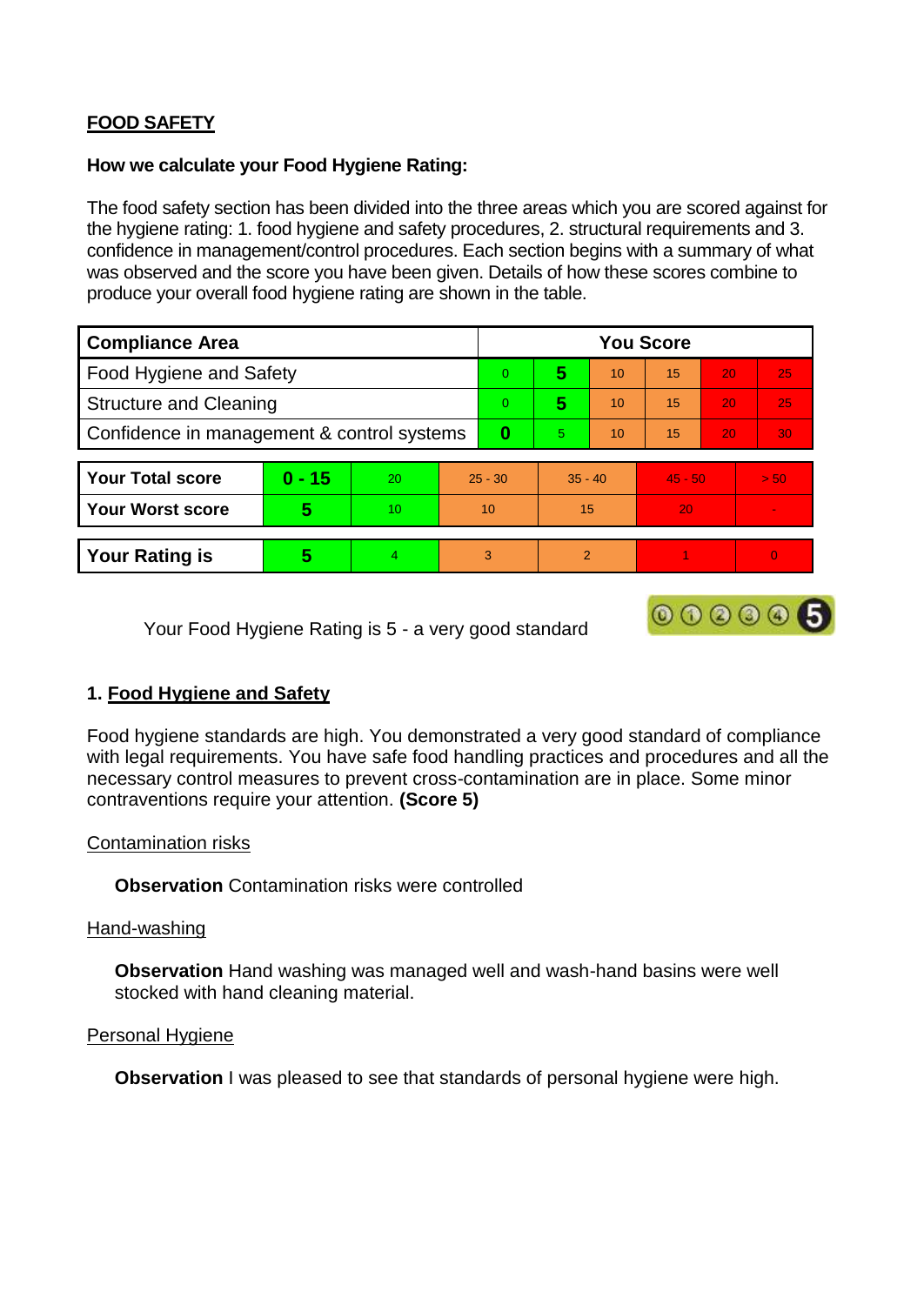#### Temperature Control

**Observation** I was pleased to see you were able to limit bacterial growth and/or survival by applying appropriate temperature controls at points critical to food safety and that you were diligently monitoring temperatures.

## **2. Structure and Cleaning**

The structure facilities and standard of cleaning and maintenance are all of a good standard and only minor repairs and/or improvements are required. Pest control and waste disposal provisions are adequate. The minor contraventions require your attention. **(Score 5)**

#### Cleaning of Structure

**Observation** The kitchen had been well maintained and the standard of cleaning was very high.

#### Cleaning Chemicals / Materials / Equipment and Methods

**Observation** I was pleased to see that the premises was kept clean and that your cleaning materials, methods and equipment were able to minimise the spread of harmful bacteria between surfaces.

#### Facilities and Structural provision

**Observation** I was pleased to see the premises had been well maintained and that adequate facilities had been provided.

## **3. Confidence in Management**

A food safety management system is in place and you comply fully with the law. Hazards to food are understood properly controlled managed and reviewed. Your records are appropriate and being maintained. All your staff are suitably supervised and trained. You have a very good track record. **(Score 0)**

#### Type of Food Safety Management System Required

**Observation** Your SFBB/food safety management system was in place and working well. I was confident you had effective control over hazards to food.

**Observation** You were date labelling perishable foods appropriately and could demonstrate effective control over food spoilage organisms.